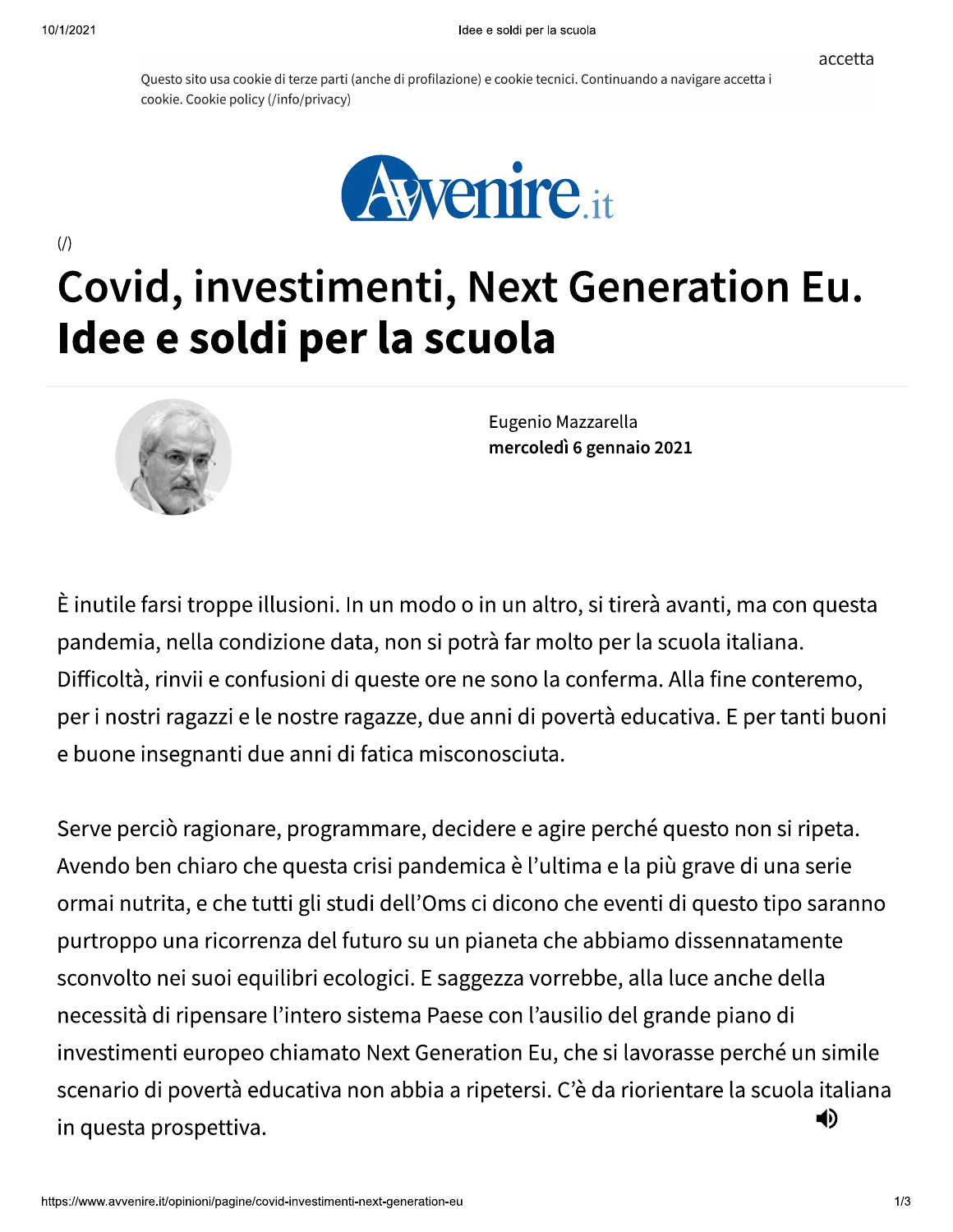## Idee e soldi per la scuola

Cosa che si può fare, se ci lasciamo ammaestrare dalle difficoltà che stiamo vivendo.

I problemi che saltano agli occhi sono due: tenuta della logistica e del sistema dei trasporti riferiti alla scuola. Sul primo punto bisogna ripensare l'edilizia scolastica in funzione del distanziamento antipandemico. Serve, cioè, che ci siano classi non superiori a 15 studenti, e con spazi adeguati. E, dunque, un piano quinquennale di edilizia scolastica, che tenga conto delle curve demografiche, potrebbe essere allestito a questo fine.

Sul secondo punto, si dovrebbe il più possibile far coincidere, e questo vale soprattutto per le grandi città, la platea scolastica con strutture di prossimità, dando la possibilità degli studenti di recarsi a piedi a scuola in tempi contenuti, e comunque di avere a disposizione, in caso di necessità, trasporti dedicati: car sharing che coinvolga gruppi di famiglie e bus riservati, valorizzando reti e mezzi pubblici e privati. Vanno, insomma, create le condizioni per districare all'occorrenza la mobilità scolastica dalla mobilità generale. In tale scenario, dando contenuto didattico alla riorganizzazione, si dovrebbe anche prevedere il 'tempo prolungato' come offerta standard su tutto il territorio nazionale. Misura fondamentale, questa, di supporto alla lotta contro la dispersione scolastica e all'impegno per dare pari opportunità educative anche ai meno abbienti.

Un simile programma dovrebbe partire dando la priorità alle platee scolastiche del disagio. Per questo c'è bisogno, ancora, di un ripensamento dei suoi programmi educativi; delle procedure di selezione per la professione docente da sottrarre all'anarchia di assunzioni permanentemente condizionate dal dovere di porre riparo al precariato; di una sburocratizzazione della funzione docente tenendo gli insegnanti più in classe che impegnati in riunioni e programmi 'aggiuntivi' di dubbia utilità, e che, se la hanno, la hanno perché sovvengono a buchi funzionali di quella che dovrebbe essere la didattica ordinaria. 4)

https://www.avvenire.it/opinioni/pagine/covid-investimenti-next-generation-eu